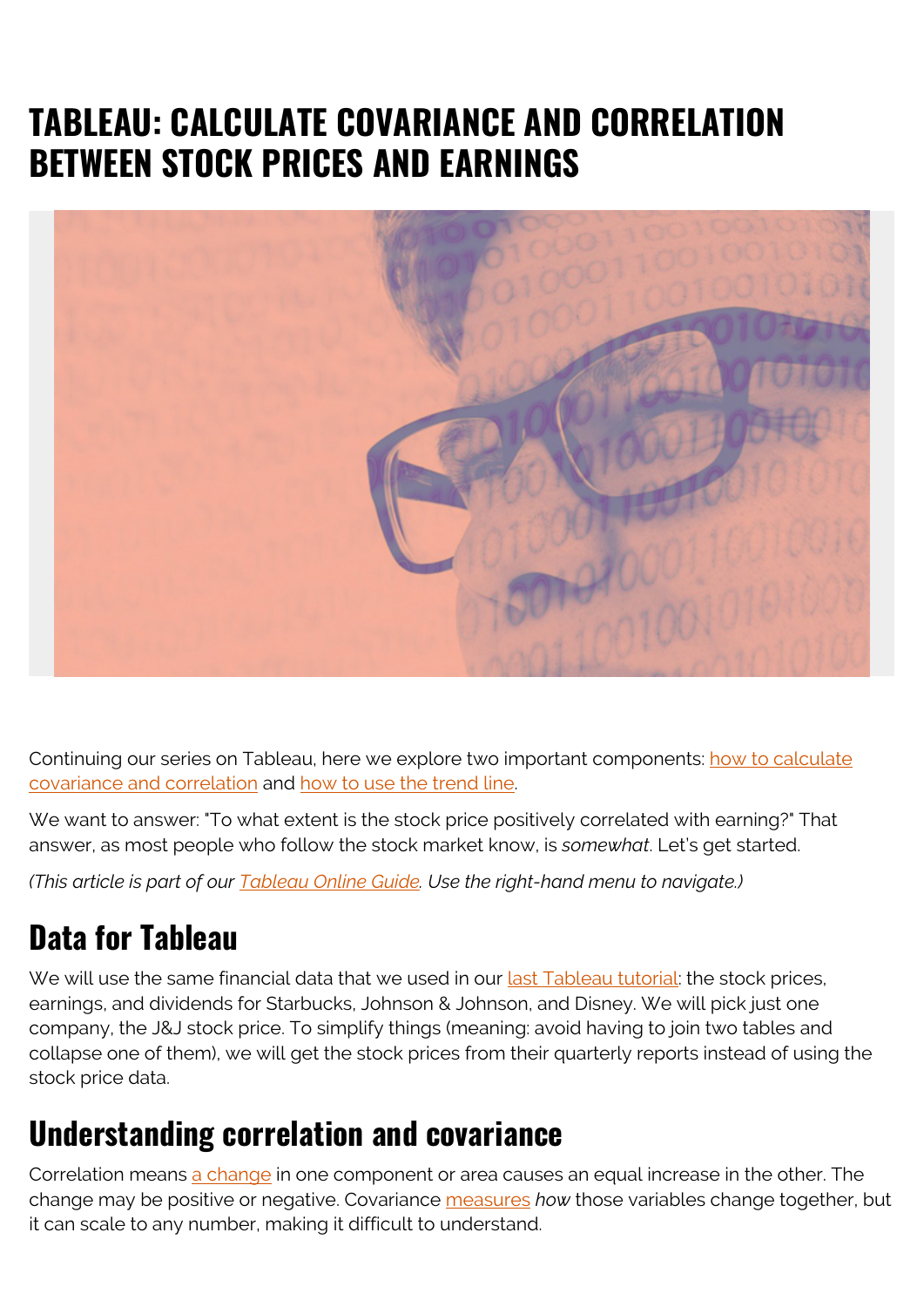

stock price and earnings. We create a line chart of the quarter **ending date** against the **price** column. The correlation is shown to the left. This is the CORR function. We say that two items are positively correlated when this value is 1.

The value in our graph is 0.65, which indicates some but not very strong correlation. It would not make sense to plot the correlation value across the whole chart, since it's a single number. So, Tableau shows the one number.

## **Plotting and using a trend line**

Basically, a trend line will reaffirm what we observation from the correlation value. Think of this line in terms of linear regression: It is the line that most neatly slices the data points down the middle.

To add a trend line to your chart, pick the **trend line** from the worksheet design screen on the analytics tab. This adds a dashed line between the points on the plot line.



Since this is a XY plot (i.e., the line  $y$  = mx + b), if you hover the mouse

over the trend line, Tableau shows you: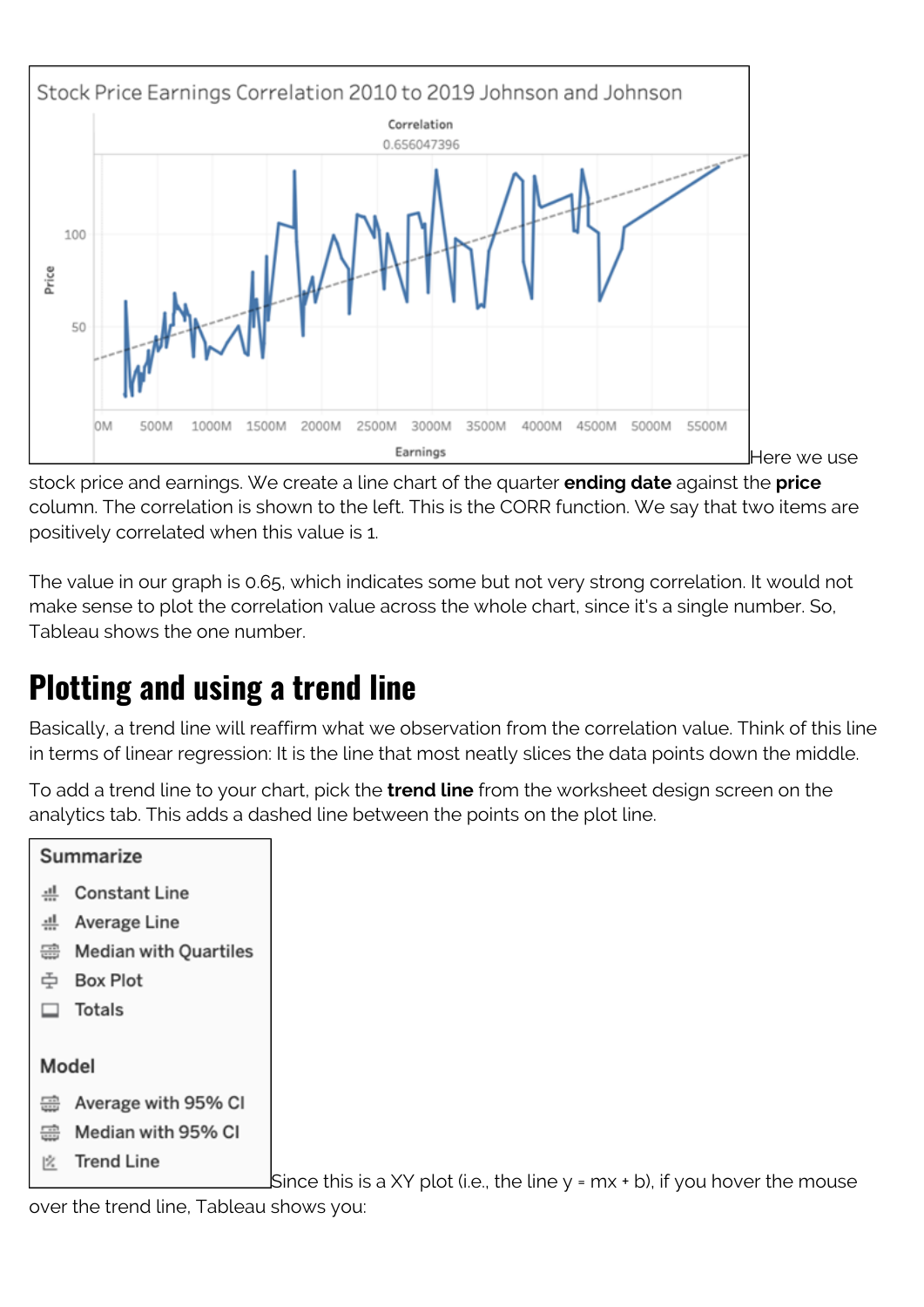

In this case:

- y (price) is the dependent value
- Earnings is the independent value
- 9 is the value b
- The y intercept, the point where x crosses the vertical (y) axis
- m is the slope of the line y = mx + b or 0.0000000187
- Price = (0.0000000187 \* earnings) + 32.9

There are various types of trend lines. This one shows additional information:

- **R-squared** = 0.608871 means the variation in price given variance in the earnings. As you can see it's almost the same value as the correlation—which is what we would expect.
- **P-value** < 0.0001 is a test of the **null hypotheses**. It tests whether there is no relationship between price and earnings. Clearly, they are related, as the P-value is a small number.

#### **Disabling aggregation**

Tableau always assumes you want to do aggregation. So, it adds the function SUM() to add numeric values and uses the YEAR() function on dates.

This is annoying behavior when you want to do a scatter or line chart. To use individual values and not the sum, elect the value **dimension** when you click on a number, like **price**.



The same is true with the date. Pick the exact **date** so it won't use the **YEAR**

function, although it will still scale the chart so it's easy to read. You can still pick year anyway, or year with month to be more specific.